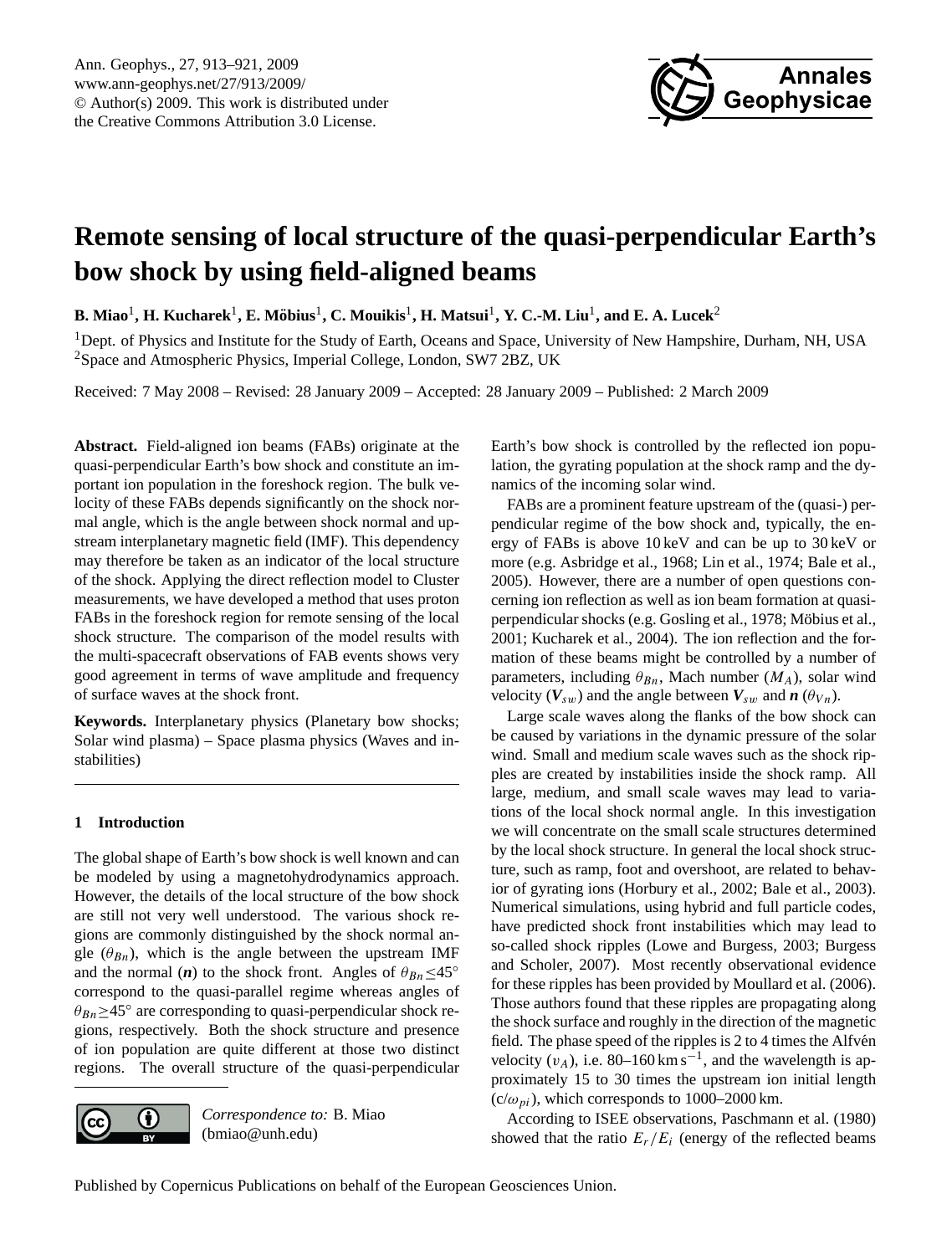$E_r$  over the incoming solar wind energy  $E_i$ ) agrees well with the results predicted by a direct reflection model [\(Son](#page-8-7)[nerup,](#page-8-7) [1969\)](#page-8-7), assuming conservation of the ion magnetic moment. Based on this conservation, the relationship between the FABs velocity  $V_b$ ,  $V_{sw}$ ,  $n$ ,  $\theta_{Bn}$  and  $\theta_{Vn}$  is determined. By studying the distribution functions of FABs, the variations in the FABs velocity and intensity are observed. These variations may result from upstream IMF variations, solar wind turbulence, Alfven waves and the resulting changes in the local shock structure. If these effects can be separated in case studies, a unique relationship between FABs and the local shock structure may be applied to remotely sense the local shock surface. This kind of approach is of significant importance for shocks which are not easily accessible (for instance the termination shock) because spacecraft do not have to cross the shock to obtain information about the local shock structure.

The primary goal of this paper is to provide a basic method, which allows inferring the local structure of the shock by observing the velocity variations of FABs. The paper is organized as follows. In the second section we describe the model. In the third section we introduce the observation used in this study and the corresponding data analysis. The results of numerical study and model predictions are discussed in the fourth section of this paper. Finally, we will summarize the results of this investigation.

#### **2 Method**

# **2.1 Determine the shock normal** *n*

Figure 1 is a sketch that shows the basic points of the remote sensing local structure of the shock front. As shown in Fig. 1, a part of the incoming solar wind ions are reflected at the shock front to travel along the magnetic field line, which has a convection velocity  $(V_{sw})$  towards the downstream of bow shock. The velocity and intensity of those reflected ion beams (FABs) are affected by the geometry of shock front. The variation of FABs' velocity may indicate the uneven shock surface. Thus, the local structure of bow shock can be estimated by using the geometry relationship between the observed FABs' velocity, velocity of solar wind and magnetic field.

The reflected FABs are recognized as a fraction of reflected solar wind ions, which are accelerated by the motional electric field at the bow shock. The velocity of FABs are well explained by the direct reflection model introduced by [Sonnerup](#page-8-7) [\(1969\)](#page-8-7), which is also called as  $\mu$  conserving reflection by [Schwartz et al.](#page-8-8) [\(1983\)](#page-8-8) due to the conservation of ions' magnetic moments  $\mu_m$ . In the direct reflection model, a simple geometrical relationship between shock normal *n*, upstream IMF  $\bm{B}$ , incoming solar wind velocity  $\bm{V}_{sw}$  and FABs velocity  $V_b$  is defined. It is convenient to describe the direct reflection model in the de Hoffman-Teller (HT) frame [\(de Hoffman and Teller,](#page-7-5) [1950\)](#page-7-5), which is a moving frame to cancel out the motional electric field at the bow shock. Accordingly, the direct reflection model shows the conservation of kinetic energy of incoming and reflecting ions flow in the HT frame.

The following equation is the definition of the HT velocity:

$$
V_{HT} = \frac{n \times (V_{sw} \times B)}{B \cdot n},
$$
 (1)

which is equivalent to the following equation [\(Schwartz and](#page-8-9) [Burgess,](#page-8-9) [1984\)](#page-8-9):

$$
\frac{V_b'}{V_{sw'}} = \frac{\cos \theta_{Bn}}{\cos \theta_{Vn}} \left( \cos \theta_{BV} + \sqrt{\frac{V_b^2}{V_{sw}^2} - \sin^2 \theta_{BV}} \right) - 1. \tag{2}
$$

 $V_b'$  and  $V_{sw}'$  are velocities of FABs and solar wind in the HT frame;  $V_b$  and  $V_{sw}$  are velocities of FABs and solar wind in the spacecraft frame, respectively.  $\theta_{BV}$  is the acute angle between  $\boldsymbol{B}$  and  $\boldsymbol{V}_{sw}$ .

The assumption of energy conservation of ion flow requires the left hand side of the Eq. (2) is equal to 1.

$$
\frac{V_b'}{V_{sw'}} = 1\tag{3}
$$

The each component of vector Eq. (1) can be written as one set of homogenous linear equations about shock normal *n*. Unfortunately, the rank of the coefficients matrix is 1, so that the *n* cannot be determined uniquely. Thus, the additional constraints of *n* are necessary to be introduced as follows:

- 1. *n* is always pointing to the upstream from the downstream of bow shock;
- 2. *n* is first assumed in the  $V_{sw}$ -*B* plane; subsequently, we allow *n* is out of the  $V_{sw}$ -*B* plane with some certain angle as shown in Fig. 2b.

The  $\mathbf{B}$ ,  $\mathbf{V}_b$  and  $\mathbf{V}_{sw}$  in Eq. (2) are all obtained by the observation. Thus, Eqs. (2), (3) and additional constraints can be used to calculate the *n* uniquely.

#### **2.2 Motion of the average shock front**

In order to determine the uneven shock surface, we need to trace the FABs to their origin at the shock front and then calculate shock normal vectors on the shock front. Tracing the FABs to the shock front requires the location and motion of the average shock front. Using timing analysis method (e.g. [Russell et al.,](#page-8-10) [1983;](#page-8-10) [Harvey,](#page-8-11) [1998;](#page-8-11) [Schwartz,](#page-8-12) [1998\)](#page-8-12), the shock normal vectors and shock speeds are determined at inbound or outbound shock crossing events. Based on the velocities of the shock front at crossing events, the motion of the average shock front (the black horizontal straight line in Fig. 1) between the two crossings is deduced. The shock velocity at the first crossing is as the initial velocity  $(v_i)$  and the shock velocity at the second crossing is as the final velocity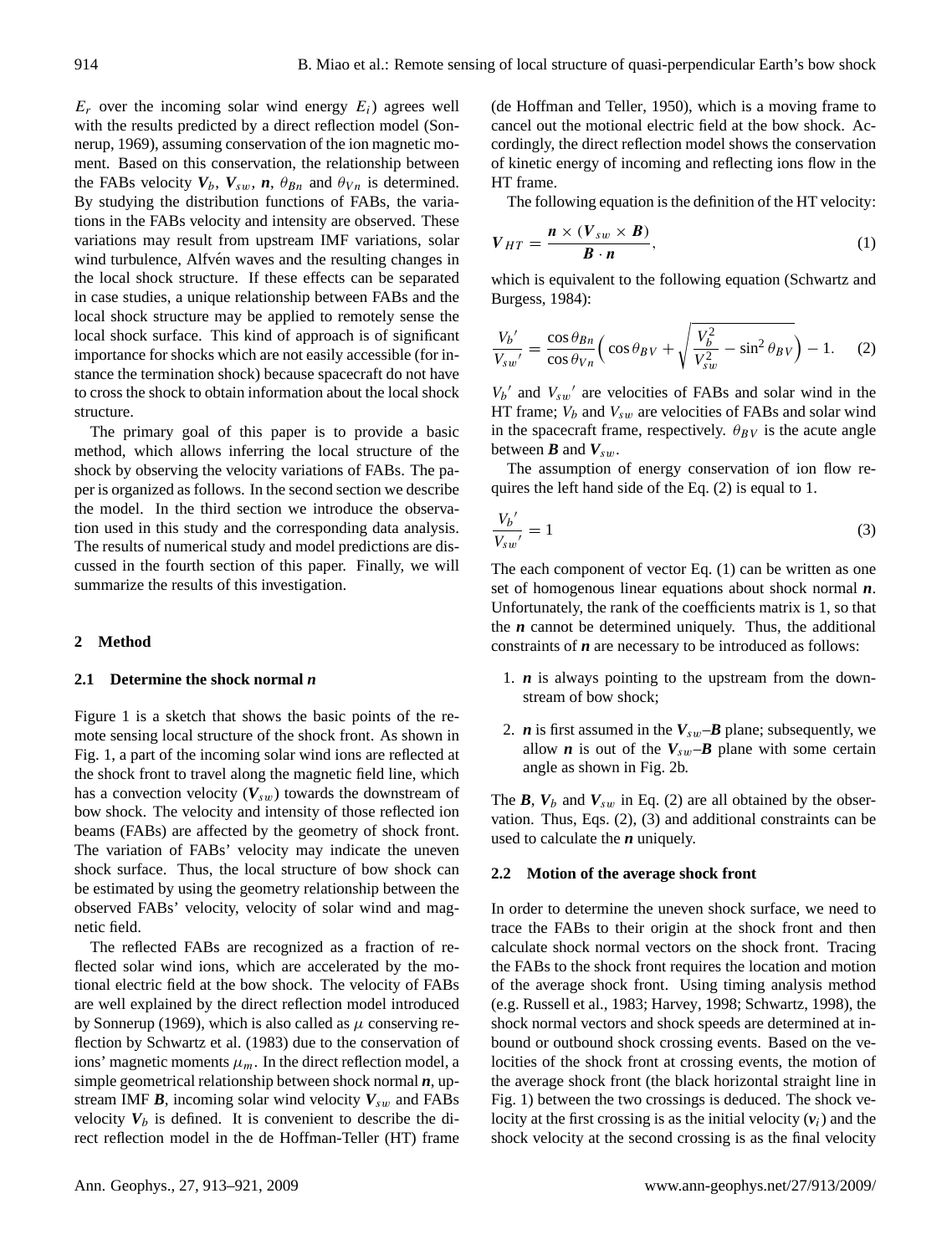

**Fig. 1.** The black horizontal straight line is the average shock front and the vertical black arrow is the shock normal  $n$ ; the black dashed curve is the possible shock structure and the light blue arrows are the local shock normal vectors (not to scale); The red arrow is the velocity of FABs; The blue dashed and solid lines are IMF at different time which is moving with  $V_{sw}$ ; The beam is located at the shock at  $t_0$ , while arriving at the location of SC3 at  $t_1$ ; x is the projection of the FABs traveling path along the shock front.

 $(v_f)$ . If the  $v_i$  and  $v_f$  are approximately along a straight line (shown as a vertical dashed line in Fig. 1), the motion of the shock can be simplified to a 1-D motion (The details will be described in Sect. 3). After the shock normal vectors are located (i.e. the x in Fig. 1 is determined), we may describe the local structure of shock front, accordingly.

## **2.3 Use surface waves to describe the local structure**

Hybrid simulations are used to find the properties of the surface waves we are most likely seeing at those shock crossings. In a recent paper [\(Burgess and Scholer,](#page-7-4) [2007\)](#page-7-4), authors pointed out that the gyrating ion population at the shock front is closely associated with the waves at the shock ramp. We used the results of this paper to obtain limits for the wavelength and amplitude for our model described below.

In our current model we introduce two surface waves, perpendicular to each other, which are preestablished at the average shock front (so called forward model), as shown in Fig. 2a. Those two surface waves are marked as  $k_1$  and  $k_2$ . The wave  $k_1$  is roughly along the projection of upstream IMF *B*.

The goal of our numerical approach is using the direct reflection model and reproducing the observed bulk beams speed variations by introducing sinusoidal waves, which simulates the local shock structure. In an iterative process wavelength and amplitude are updated to obtain the best fit to the observed time series of the FABs speeds.



**Fig. 2. (a)** 2-D plane surface waves are added to the shock front to reproduce the measured FABs; the projection of the *B* is set as a referred direction; Plane waves  $k_1$  and  $k_2$  are perpendicular to each other. **(b)** shows the correspondent coordinate system where the shock normal vector  $\boldsymbol{n}$  is out of the  $\boldsymbol{B}-V_{sw}$  plane.

#### **3 Data**

For this study observational data are provided by the Cluster spacecraft. We use the fluxgate magnetometer (FGM) to obtain high time resolution (about 22 measurements per second) magnetic field data [\(Balogh et al.,](#page-7-6) [2001\)](#page-7-6); and the composition and distribution function analyzer (CODIF) to obtain the proton's distribution function in velocity space. The solar wind bulk velocity is derived from hot ion analyzer (HIA) (Rème et al., [2001\)](#page-8-13). Both CODIF and HIA sensors are called CIS (Cluster Ion Spectrometry) instruments.

For the present study we identified the following shock crossing events: on 7 April 2001, 20:17:00–20:23:00 UTC, on 29 December 2003, 05:41:00–05:46:00 UTC, on 14 January 2004, 08:12:00–08:15:00 UTC and on 3 April 2004, 20:51:00–21:06:00 UTC which will be discussed in detail. During these time periods, the separation of the Cluster spacecraft was between 400 and 1000 km.

Figure 3 shows an outbound and an inbound crossing on 7 April 2001, 20:17:00 and 20:23:00 UTC. From top to bottom the figure shows energy spectrum, ion density, solar wind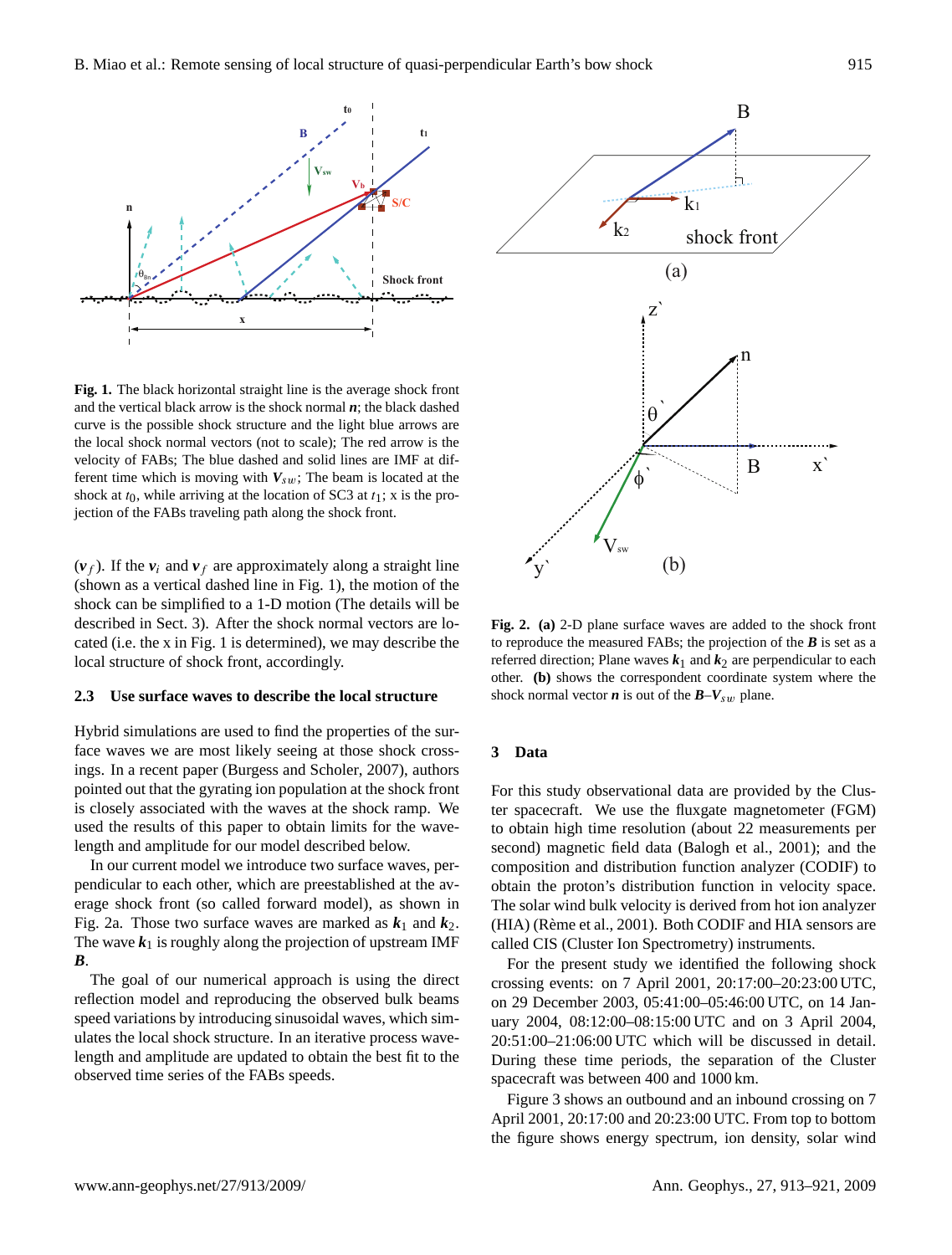

**Fig. 3.** The top panel is proton's energy spectrum according to Cluster SC3 CODIF's data. The remaining panels are number density of protons, bulk velocity of protons, *B* and magnitude of B . The two vertical lines mark the positions of shock crossing events.

bulk speeds, each component of the magnetic field and its magnitude as a function of time from spacecraft 3 (SC3). Vertical lines mark the outbound and the inbound crossings, respectively. Clearly, the sudden changes in the solar wind speeds, density, and magnetic field can be identified. Upstream of the shock, in the solar wind, we observe a high energy populations at ∼10 keV (the field-aligned ion beams as we will discuss later).

#### **3.1 Average shock normal and shock speeds**

In order to trace the FABs to the shock front, the location of the shock front is required. To determine the actual shock position we take advantage of Cluster as a multi-spacecraft mission and we perform a timing analysis between two consecutive shock crossings. Using  $v_i$ ,  $v_f$ , initial displacement,

 $s_i$ , and final displacement,  $s_f$ , the displacement of shock front can be simplified as a three-order polynomial function of time [\(Haaland et al.,](#page-8-14) [2004\)](#page-8-14), i.e.:

$$
s(t) = a_0 + a_1t + a_2t^2 + a_3t^3,
$$
\n(4)

and then the velocity of shock front is:

$$
v(t) = a_1 + 2a_2t + 3a_3t^2.
$$
 (5)

For our investigations we have chosen two adjacent shock crossings. Timing analysis method has been used to determine the shock normal of  $n_i = (0.91, -0.12, 0.18)$  and shock speed of  $v_i=14 \text{ km s}^{-1}$  at outbound crossing, left side of Fig. 3; At inbound crossing, right side of Fig. 3, shock normal  $n_f = (0.95, -0.18, 0.27)$  and shock speed of  $v_f$ =5 km s<sup>-1</sup>. The time span between the shock crossings is of the order of 6 min. As one can see, the two shock normal vectors  $n_i$  and  $n_f$  are nearly the same, with difference of about 5.5◦ . Thus, we assume that, between the two crossing events, the shock front is moving with a non-constant acceleration in one dimension. This allows us to determine the distance to the shock front by solving the equations of motion.

#### **3.2 Observation of field-aligned beams**

For this study a number of shock crossings have been investigated. In the top panel of Fig. 3, a beam like feature can be identified in the energy spectrum at around 10 keV. The proton phase space distribution clearly shows that FABs are present. The best time resolution of CIS instrument is one spin period, i.e. 4 s. For our case study, distribution functions are accumulated for all 16 energy levels in the energy range from 10 to 40 keV, over 16 s. The top panel of Fig. 4 shows a time series of distribution functions in the velocity space; the bottom panel of Fig. 4 shows 1-D cuts through the center of the FABs, along the  $V_{\text{para}}$  (green line) and  $V_{\text{perp}}$ (black line) directions, respectively. In the figure,  $V_{\text{para}}$  is the velocity parallel to the IMF  $\boldsymbol{B}$  whereas  $V_{\text{perp}}$  denotes the component that is perpendicular to the magnetic field. The yellow pattern, with  $V_{\text{para}} = -450 \text{ km s}^{-1}$  at the core, is the solar wind distribution and the light blue pattern, with  $V_{\text{para}}$ =1200 km s<sup>-1</sup> at the core, is FABs distribution, which has inverse sign of  $V_{\text{para}}$  and similar  $V_{\text{perp}}$  while comparing to the bulk velocity of the solar wind. The magnitude of the FABs velocity is given by  $V_b = \sqrt{V_{\text{para}}^2 + V_{\text{perp}}^2}$ . The beams can be observed during most of the time period when the spacecraft is upstream of the bow shock. During this time period the peak of the beams distribution (located at the crossing of dashed lines) is changing its location in velocity space. These temporal evolutions may be due to wave forms or structures at the shock ramp. This is the subject of the next section in which we will use our numerical model to infer information on the local shock structure.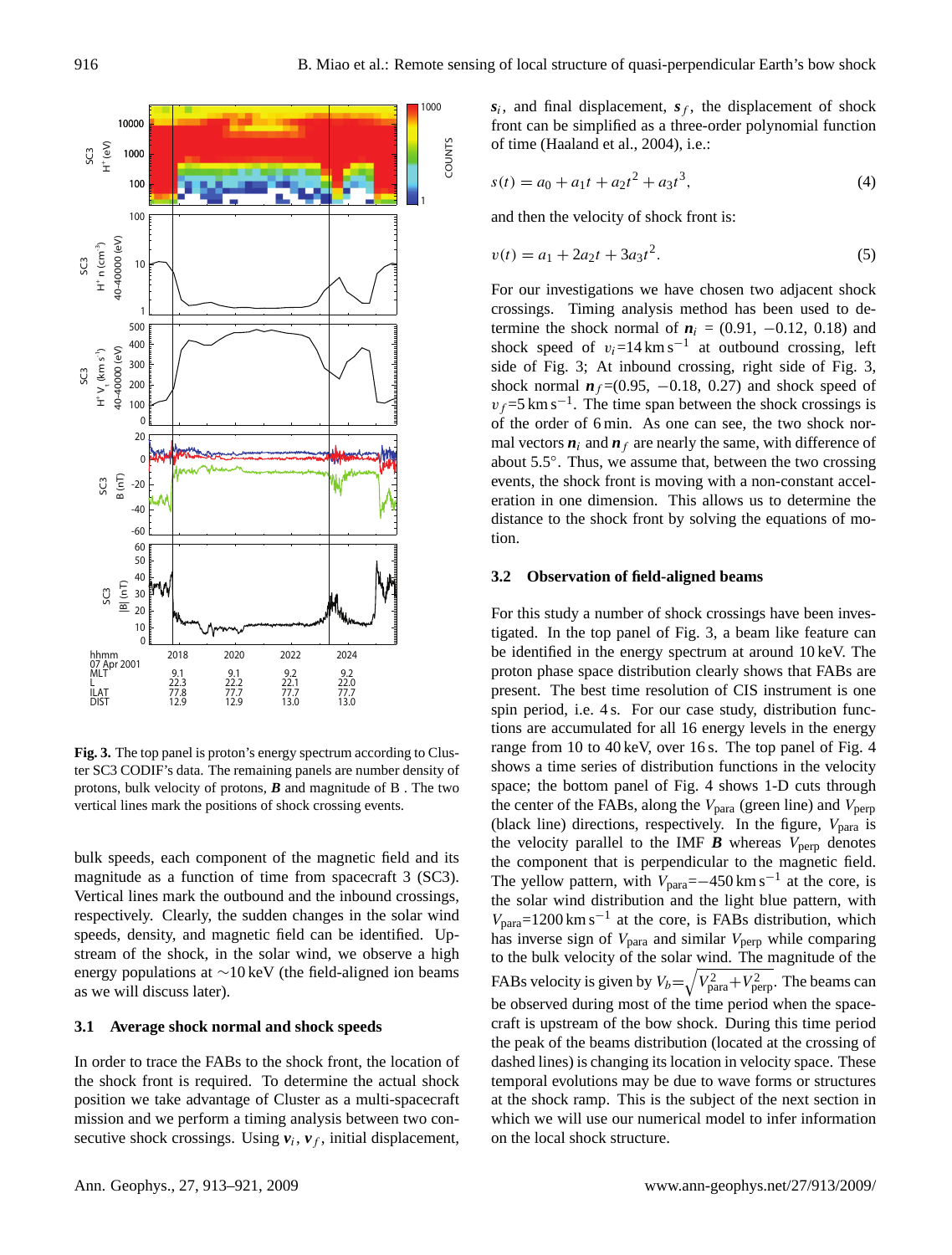

**Fig. 4.** Proton's distribution functions in the velocity space are shown in the spacecraft frame. The V-para axis is along direction of IMF measured by Cluster's FGM instrument and the V-perp axis is a direction normal to IMF. From the left panel to right panel are distribution functions on 7 April 2001 at 20:19:33–20:19:49 UTC, 20:20:21–20:20:37 UTC, 20:20:53–20:21:05 UTC and 20:21:41–20:21:57 UTC. Top panel shows the 2-D distribution function, while the bottom panel shows a cut along the distributions function indicated by the dashed lines.

#### **4 Results from our numerical study**

In this section we will now apply our numerical model which has been introduced in Sect. 2. As described above we will iteratively vary the wave number and the wave amplitude of the introduced plane waves which are supposed to mimic the local shock structure. For our case studies, the FABs velocity and calculated  $\theta_{Bn}$  are reproduced by superimposing 2-D surface plane waves onto the average shock surface.

In Fig. 5 we show four selected shock crossings at which Cluster SC1 or SC3 observes FABs. SC1 observes these beams on 3 April 2004 at 20:51:00–21:06:00 UTC, whereas SC3 observes other events on 7 April 2001 at 20:17:00–20:23:00 UTC, on 29 December 2003 at 05:41:00– 05:46:00 UTC and on 14 January 2004 at 08:12:00– 08:15:00 UTC. From top to bottom this figure shows the distance of the spacecraft to the shock front determined by timing analysis, the beams bulk speeds and the shock normal angles determined by the models. In the middle panels of Fig. 5a, b and c the observed velocities of FABs are well reproduced. The red lines show the observed FABs speeds; the blue lines represent the calculated FABs speeds. As one can see, the numerical models reproduce the observed beams' bulk speeds very well. In the bottom panel we show  $\theta_{Bn}$ 

determined by the various methods. The blue lines show the  $\theta_{Bn}$  calculated with the preestablished local structure (sine wave) according to the forward model; the green lines show the  $\theta_{Bn}$  calculated with Eqs. (2), (3) and constraint that *n* is out of  $B - V_{sw}$  plane with the selected angle; the red lines show the  $\theta_{Bn}$  calculated with the similar way as green lines but *n* is within the  $B - V_{sw}$  plane. The green lines are perfectly matched with the blue lines. Due to the lack of match between blue and red lines, the  $n$ ,  $B$  and  $V_{sw}$  coplanar model cannot reproduce the  $\theta_{Bn}$ . [Schwartz and Burgess](#page-8-9) [\(1984\)](#page-8-9) also mentioned that "the direction of *n* does not, in general, lie in the  $B-V_{sw}$  plane". These results are obtained for the parameters listed in Table 1 (first 3 rows).

The local structure may be approximately described by those 2-D surface plane waves. The surface plane wave by using subscript 1 ( $\lambda_1$ ,  $A_1$ ,  $V_{phase1}$ ), is corresponding to the Bin-plane-wave according to the 2-D hybrid simulation work [\(Burgess and Scholer,](#page-7-4) [2007\)](#page-7-4); The surface plane wave by using subscript 2 ( $\lambda_2$ ,  $A_2$ ,  $V_{phase2}$ ), is corresponding to the Bout-of-plane-wave. From Table 1, the B-in-plane-wave has long wavelength and small amplitude which is interpreted as an ultra-low frequency surface wave. The variation of FABs velocity is mainly affected by the B-out-of-plane-wave, wave *k*2.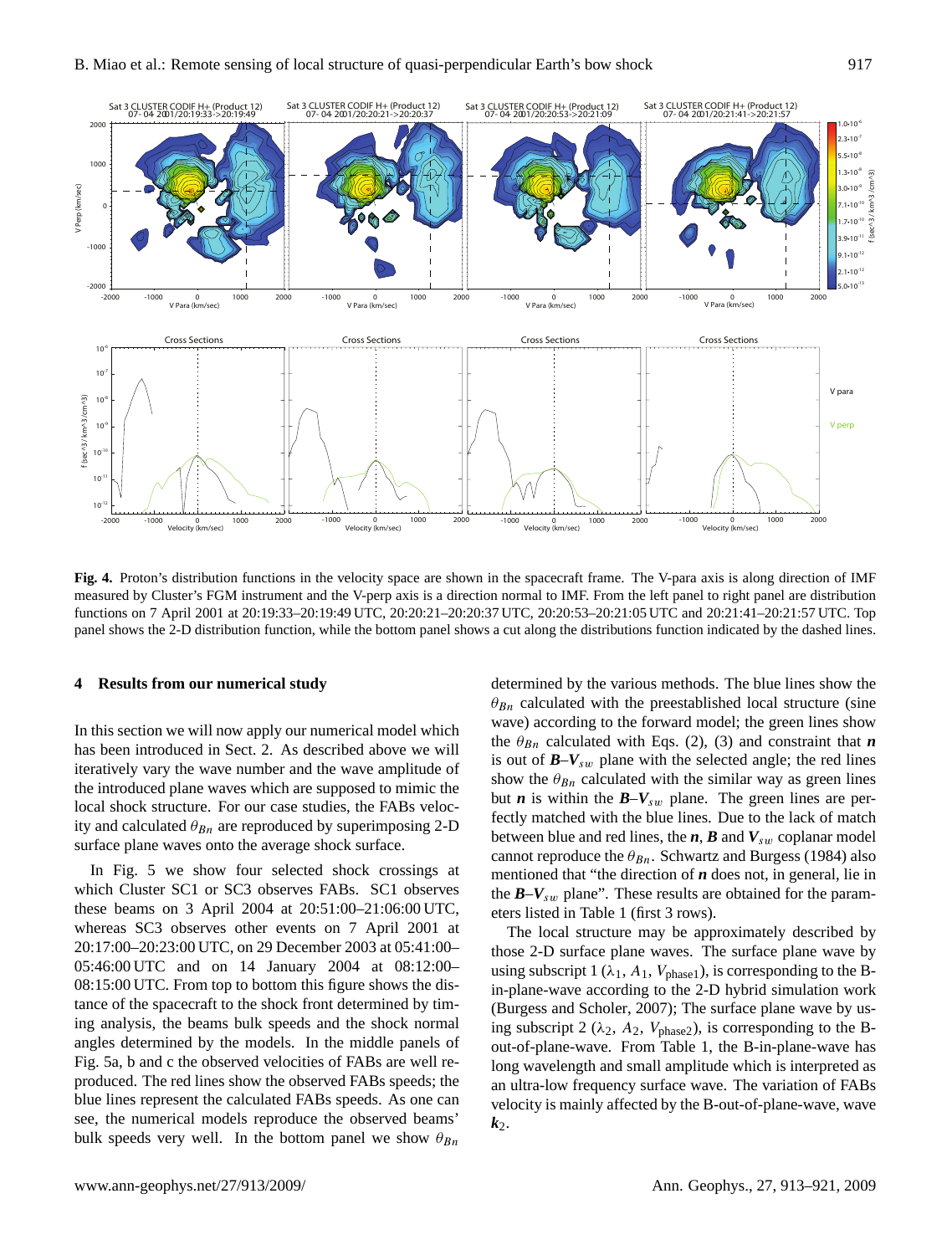

**Fig. 5.** The top panels for the distance from the SC3 to the average shock front; the middle panels for the speed variations of the observed FABs (red line) and the calculated FABs (blue line) according to the forward model; the bottom panels for the  $\theta_{Bn}$  and the blue line for the forward model, the green line for the *n* out of  $B-V_{SW}$  plane analytic method, the red line for the *n*, *B* and  $V_{SW}$  coplanar.

For the 7 April 2001 case, the angle of *n* out of the  $B-V_{sw}$ plane is 15◦ ; For the 29 December 2003 case, the *n* is 20◦ out of the plane; For the 14 January 2004 case, the *n* is 30◦ out of the plane. The matched shock normal angles  $\theta_{Bn}$  indicate the shock normal vectors *n* are limited in a plane. This means that the 1-D surface wave (limited in our case studies) mainly controls the local structure of shock front. The different angles of *n* out of the plane indicate the contribution of surface wave  $k_1$  to the local structure of the shock front.

In error analysis, the standard deviation of upstream  $V_{sw}$ and high time resolution  $\bm{B}$  can be obtained from the level 2 data of Cluster. Due to the middle panels of Fig. 5, the deviation between the observed  $V_b$  and the calculated  $V_b$  from wave is approximately recognized as the deviation of  $V_b$ . Applying error propagation, we performed an error estimate [\(Bevington et al.,](#page-7-7) [2003\)](#page-7-7) for  $\theta_{Bn}$  that is calculated from wave (blue line) in the case study for 7 April 2001, in which we obtained  $\triangle \theta_{Bn} = \pm 3^{\circ}$ .

All three case studies (a, b and c) are in a relatively short time period,  $3-5$  min, and the 1-D surface wave  $k_2$  is the major wave to describe the local structure perfectly. However, for the case study for 3 April 2004 (Fig. 5d), the time

period is relatively longer, 10–15 min, and then the monofrequency 1-D surface wave is no longer suitable to describe the local structure. The middle panel of Fig. 5d shows that the mono-frequency surface wave cannot reproduce the observed FABs speeds; the bottom panel of Fig. 5d also shows that the constraint  $(n$  out of plane with one certain angle) is not applicable, in this case study, to reproduce the  $\theta_{Bn}$ . This might have several reasons. First, the local structure of the shock front is actually 3-D and consists of several wave modes. Second, distance to the shock front is too large and we sample over a large area range of the shock surface so that we might see several different areas which may have different reflection properties. One possible way to investigate those effects might be to introduce multi-dimensional multifrequency surface waves. Since, the scope of this paper is to present the basic concept idea of remote sensing we treat these more complicated cases as a subject for future investigations.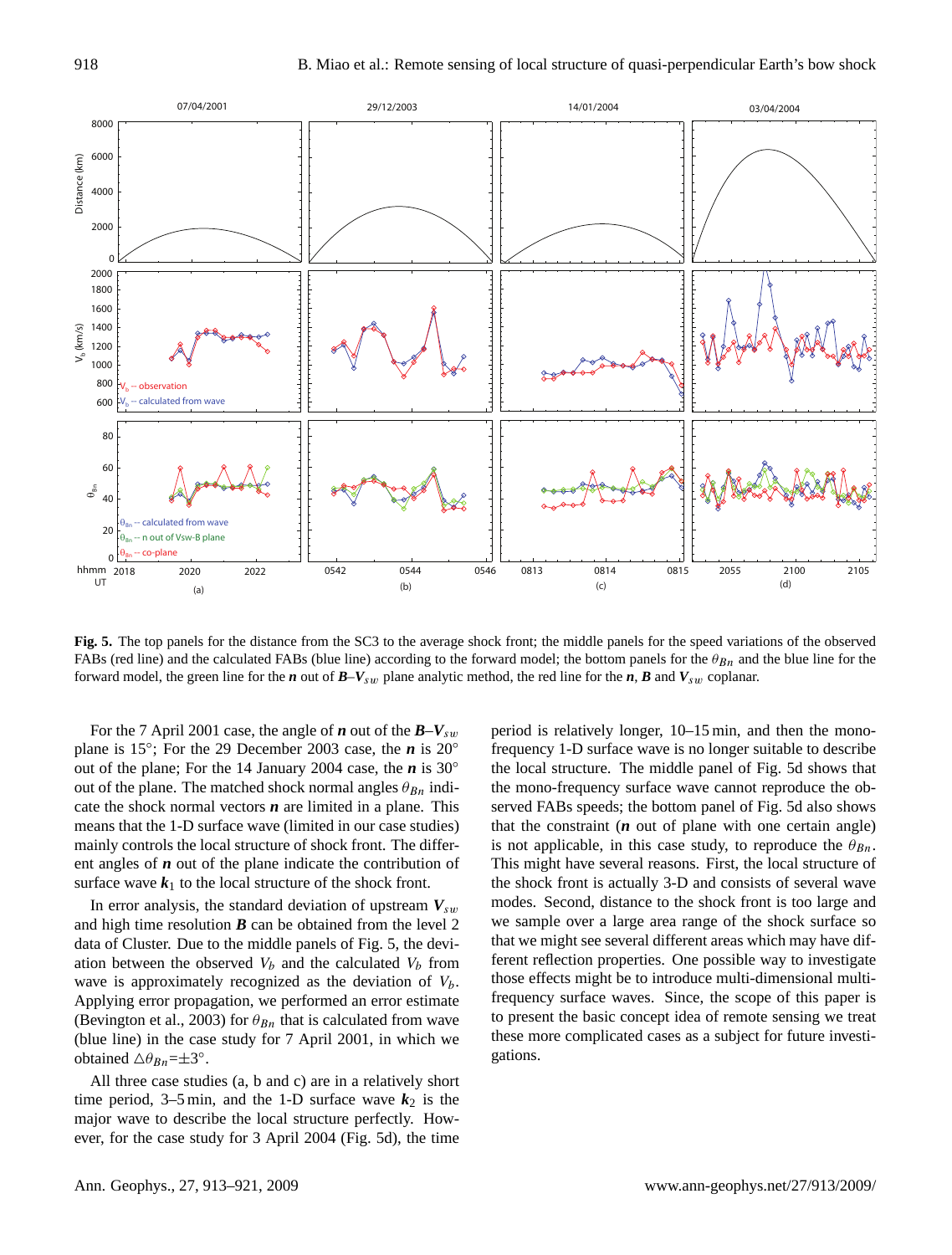| Case<br>7 Apr 2001<br>29 Dec 2003 | Case<br>14 Jan 2004 | Case              | Direct      | 2-D hybrid     | 2-D hybrid       |
|-----------------------------------|---------------------|-------------------|-------------|----------------|------------------|
|                                   |                     | 3 Apr 2004        | observation | $(B-in-plane)$ | (B-out-of-plane) |
| $\sim$ 45°                        | $\sim 50^{\circ}$   | $\sim 50^{\circ}$ | $87^\circ$  | $88^\circ$     | $90^\circ$       |
| 5.2                               | 2.6                 | 6.2               | 11.4        | 5.7            | 7.2              |
| 6.4                               | 3.6                 | 7.3               | 14.9        | 4              | 5                |
| 25.0                              | 21.8                | 51.1              | $15 - 30$   | $4 - 8$        |                  |
| 0.5                               | 0.5                 | 1.0               |             | $\sim1.0$      |                  |
| 8.0                               | 35.2                | 30.1              | $2 - 4$     |                |                  |
| 6.2                               | 4.9                 | 11.7              |             |                | 7.5              |
| 0.7                               | 1.3                 | 1.0               |             |                | $\sim1.0$        |
| 0.0                               | 0.0                 | 0.0               |             |                | 7.5              |
|                                   |                     |                   |             |                |                  |

**Table 1.** Plasmas and wave parameters: comparison of 4 case studies 2-D surface plane waves, direct observation and 2-D hybrid simulation results.

## **5 Discussion**

From those case studies presented above we infer amplitudes, wavelengths and phase speeds of the local shock structure at the shock ramp on 7 April 2001, 29 December 2003 and 14 January 2004 (Table 1, last 6 rows). For the 7 April 2001 case, amplitude  $A=50 \text{ km}$ , wavelength  $\lambda=440 \text{ km}$  and  $\omega=8.0 \omega_{ci}$ . The wave parameters are normalized by upstream ion initial length (c/ $\omega_{pi}$ ∼71 km) or Alfvén velocity  $(v_A \sim 82 \text{ km s}^{-1})$  as follows:  $\lambda = 2\pi/k = 6.2 \text{ c}/\omega_{pi}$ , A=0.7 c/ $\omega_{pi}$ and  $v_{phase} = 7.9 v_A$ . These plasma parameters are based on average value of  $\theta_{Bn} = 55^{\circ}$  to 60°, Alfvén Mach number  $M_A = 5.3$  and  $V_{sw} = 530 \text{ km s}^{-1}$ .

In the 2-D hybrid simulation of [Lowe and Burgess](#page-8-4) [\(2003\)](#page-8-4), the surface waves propagating along the shock have  $\lambda = 4$  to 8 c/ $\omega_{pi}$  when  $\theta_{Bn}$ =88°,  $M_A$ =5.7,  $\beta_i$ =0.5 and  $V_{in}$ =4 $v_A$  ( $V_{in}$  is the bulk velocity of incoming ions in the upstream, i.e. solar wind velocity).

In the most recent simulation of [Burgess and Scholer](#page-7-4) [\(2007\)](#page-7-4), they repeated the 2-D hybrid simulation with *B* in the simulation plane and obtained a wavelength  $\lambda = 6 \, c/\omega_{pi}$ ,  $M_A$ =5.0 and  $\beta_i$ =0.5 for the surface waves (ripples). They also reported on simulations of the ripple structures with magnetic field orientations out-of-plane. The ripple wavelength is 7.5 c/ $\omega_{pi}$  (as obtained from Fig. 3. in [Burgess and](#page-7-4) [Scholer,](#page-7-4) [2007\)](#page-7-4) for  $M_A$ =7.6 and  $\beta_i$ =0.5. This wavelength is longer than the one obtained from the simulation with B-inplane ( $\lambda$ =2–5 c/ $\omega_{ni}$ ,  $M_A$ =7.1 and  $\beta_i$ =0.5). From Table 1, our results are close to the results of B-out-of-plane hybrid simulation. One difference, however, should be noted that their 2-D hybrid simulation work has *B* in the simulation plane, i.e. propagating direction *k* of surface wave, shock normal *n* and  $\bm{B}$  are co-planar. In our case study the wave vector  $\bm{k}$  is not co-planar with *B* and *n*. The *k* is around 30 $\degree$  biased from the direction of projection of upstream **B** instead. The reason for this biased angle is still an open question.

Recent observations of ripples on the quasi-perpendicular shock front by [Moullard et al.](#page-8-5) [\(2006\)](#page-8-5) have been interpreted as traveling ripples within the thin shock layer with a phase speed of 2 to 4 times  $v_A$  (i.e. 80–160 km s<sup>-1</sup>) roughly along *B*, a wavelength of approximately 15 to 30 times  $c/\omega_{pi}$ , i.e. 1000–2000 km and  $M_A$ =11.4 (shown Direct observation column of Table 1). Moullard et al. have noted the obvious discrepancy in the ripple wavelength and phase speed between their observations and the 2-D hybrid simulation results. Due to different plasma conditions in Moullard's and our analysis, we cannot compare both observations directly. The differences between the two observations indicate that there may be a variation in wavelength and phase speed for those surface waves in the quasi-perpendicular shock front depending on the plasma conditions.

Another problem on the analysis is the difference of  $\theta_{Bn}$ which is obtained by using different method. In Fig. 5, for example, 7 April 2001 case shows that the  $\theta_{Bn}$  is about 50°, which is somewhat lower than the average  $\theta_{Bn}$  about 55° to 60◦ given by the timing analysis method. This is due to the pitch angle scattering of FABs [\(Kucharek et al.,](#page-8-2) [2004\)](#page-8-2), in which the parallel component of  $V_b$  is decreasing while the perpendicular component of  $V_b$  is increasing. If we use the FABs peak pattern in the distribution function, the measured velocity of FABs would be lower than the theoretical velocity of FABs (without considering scattering effect) predicted by the direct reflection model and  $\theta_{Bn}$  (determined by timing analysis method). Thus, underestimated FABs velocity might cause a lower  $\theta_{Bn}$ .

In our analysis, the spatial resolution of the local shock structure is mainly limited by the time resolution of CODIF data (16 s in our case study). The accuracy in the studies of the shock surface structure using FABs also depends on shock motion,  $\theta_{Bn}$ ,  $\theta_{Vn}$ , and the solar wind velocity. For example, during 7 April 2001, 20:19:00–20:22:00 UTC, the shock normal angle of average shock front  $\theta_{Bn} = 55^\circ$  and average shock speed is 16  $km s^{-1}$ . The spatial resolution is mainly determined by the motion of average shock front and shock normal angle. Thus, the FABs distribution function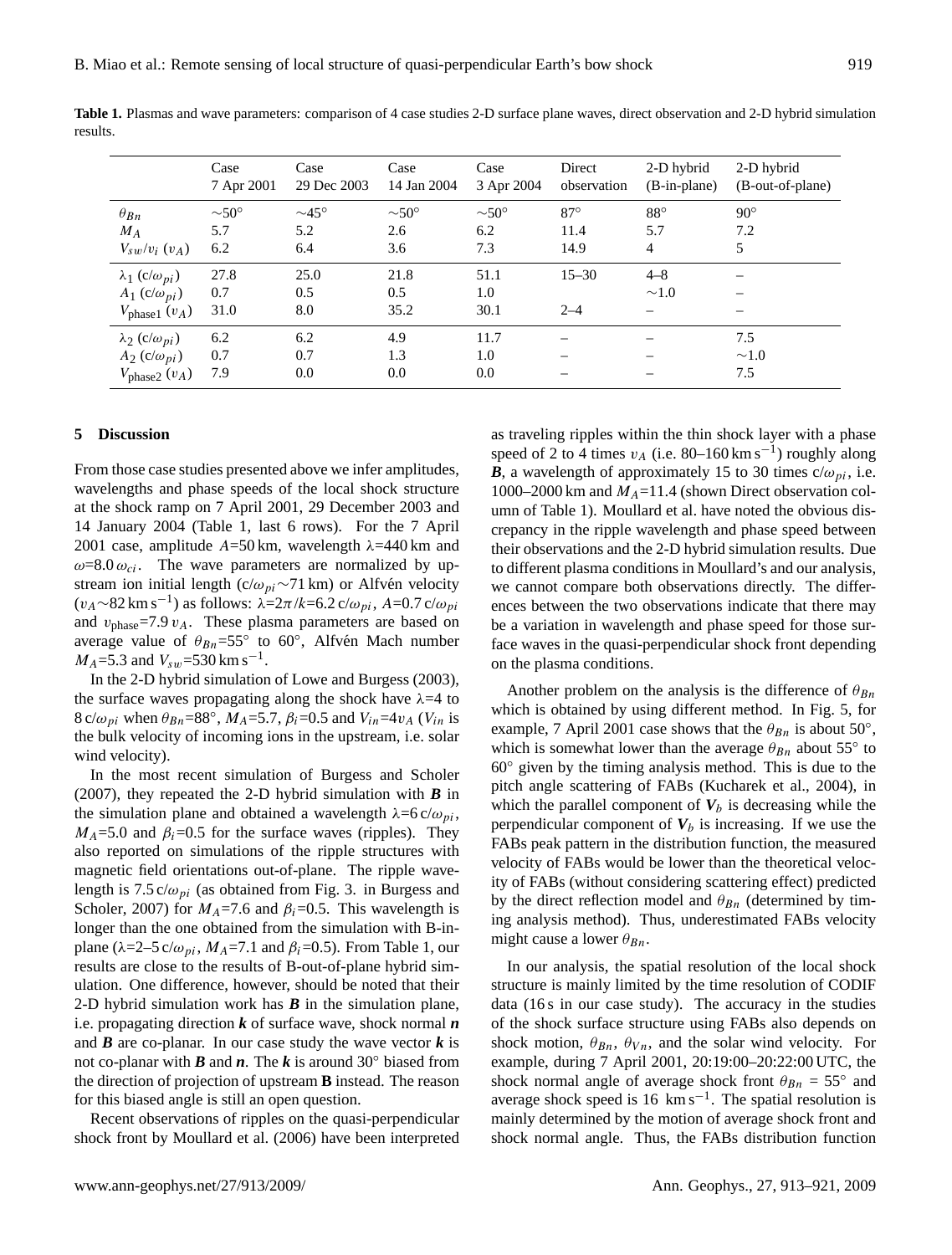averaged in 16 s is originated from shock surface with a length of up to hundred kilometers. Because the wavelength of major 1-D surface plane wave is 440 km (7 April 2001 case) according to our analysis, the spatial resolution of our method is high enough to reveal the surface waves in the case study. However, if the average  $\theta_{Bn}$  is close to 90°, the resolution would be dramatically lower. The resolution also decreases as well as the shock speed increases.

Our analysis requires high energy and angular resolution of FABs. The CODIF instrument has angular resolution of 11.5◦ and global data interpolation is necessary to gain the direction of peak distribution of FABs. This is the another source of uncertainty.

According to the numerical simulations (e.g. Lembège and [Savoini,](#page-8-15) [1992;](#page-8-15) [Hada et al.,](#page-8-16) [2003;](#page-8-16) [Scholer et al.,](#page-8-17) [2003\)](#page-8-17), shock self-reformation can lead to variation of the locations of the quasi-perpendicular shock. This process also causes variation of the  $\theta_{Bn}$  and this in turn leads to the variation of FABs' velocity and intensity. In this study, we have used sinusoidal waves which are superposed on a planar shock to reproduce the velocity variation of FABs. Good agreement with observation has been achieved. In principal, the range of plasma parameters allows reformation, therefore we cannot exclude self-reformation. The  $M_A$  of the selected cases is about 5 (see Table 1) and  $\beta_i$  is 0.5 or higher. Shock selfreformation is observed under the cases that have the higher  $M_A$  and lower  $\beta_i$  (less than 0.4) in the simulations (Lembège [and Savoini,](#page-8-15) [1992\)](#page-8-15). However in the later full particle simulation by [Hada et al.](#page-8-16) [\(2003\)](#page-8-16), which has larger ion/electron mass ratio (∼84), shows that the self-reformation may occur at relatively low  $M_A$  (2–5) and it disappears when  $\beta_i$  is high. The average shock normal angles of the cases,  $55^{\circ}$ –  $60^\circ$ , are close to  $62^\circ$  which is the critical angle when self-reformation occurs (Lembège and Savoini, [1992\)](#page-8-15). However, due to the time resolution of the CIS instrument we would not be able to distinguish the effect of shock ripples and shock reformation. Similar discussion on CIS observation and selfreformation can be found in [Meziane et al.](#page-8-18) [\(2007\)](#page-8-18) and [Lobzin](#page-8-19) [et al.](#page-8-19) [\(2007\)](#page-8-19). High resolution FGM data might provide more information on distinguishing shock ripples and reformation. However, we consider this as a subject of future investigations.

## **6 Summary**

In this paper we have introduced a new technique that allows us to remote sense the local structure of the quasiperpendicular Earth's bow shock. For this study we have assumed that the variations of the bulk velocity of the FABs are associated with local changes of the shock normal angle caused by surface waves or surface ripples. These assumptions are based on the direct reflection model. The proposed model is an iterative numerical model that allows to introduce 2-D surface waves that simulate the local shock structure. Wavelength and wave amplitudes are variables which are determined by fitting the observed time variations of the FABs. We have introduced a basic approach in which we have limited the shock normal to lie in the plane of the incoming solar wind and the interplanetary magnetic field. In a second approach we even allowed shock normals out of that plane.

The comparison of the obtained wavelength and amplitudes from this model with hybrid simulations showed very good agreement. The limitation of this approach for long time period cases might be solved by introducing multifrequency and multi-dimension surface waves. It should be noted that the advantage of such approach is that the spacecraft does not have to measure in the shock ramp to provide information of the local shock structure. Shock crossings are usually fast and data are limited. Furthermore, such an approach is not limited to the Earth's bow shock. It can be applied to any other stationary shock which is not so easily accessable such as the termination shock.

*Acknowledgements.* This work was supported by NASA under the grant number NNG04GF23G.

Topical Editor R. Nakamura thanks D. Burgess and another anonymous referee for their help in evaluating this paper.

#### **References**

- <span id="page-7-0"></span>Asbridge, J. R., Bame, S. J., and Strong, I. B.: Outward flow of protons from the Earth's bow shock, J. Geophys. Res. 73(12), 5777–5782, 1968.
- <span id="page-7-3"></span>Bale, S. D., Mozer, F. S., and Horbury, T. S.: Density-Transition Scale at Quasiperpendicular Collisionless Shocks, Phys. Rev. Lett., 91, 265004, doi:10.1103/PhysRevLett.91.265004, 2003.
- <span id="page-7-1"></span>Bale, S. D., Balikhin, M. A., Horbury, T. S., Krasnoselskikh, V. V., Kucharek, H., Möbius, E., Walker, S. N., Balogh, A., Burgess, D., Lembège, B., Lucek, E. A., Scholer, M., Schwartz, S. J., and Thomsen, M. F.: Quasi-perpendicular Shock Structure and Processes, Space Sci. Rev., 118, 1–4, 161, doi:10.1007/s11214- 005-3827-0, 2005.
- <span id="page-7-6"></span>Balogh, A., Carr, C. M., Acuña, M. H., Dunlop, M. W., Beek, T. J., Brown, P., Fornacon, K.-H., Georgescu, E., Glassmeier, K.- H., Harris, J., Musmann, G., Oddy, T., and Schwingenschuh, K.: The Cluster Magnetic Field Investigation: overview of in-flight performance and initial results, Ann. Geophys., 19, 1207–1217, 2001, [http://www.ann-geophys.net/19/1207/2001/.](http://www.ann-geophys.net/19/1207/2001/)
- <span id="page-7-7"></span>Bevington, P., Robinson, D., Bruflodt, D., and Cotkin, S. (Eds.): Data Reduction and Error Analysis, McGraw-Hill, Kent A. Peterson, USA, 2003.
- <span id="page-7-4"></span>Burgess, D. and Scholer, M.: Shock front instability associated with reflected ions at the perpendicular shock, Phys. Plasmas, 14, 012108, doi:10.1063/1.2435317, 2007.
- <span id="page-7-2"></span>Gosling, J. T., Asbridge, J. R., Bame, S. J., Paschmann, G., and Sckopke, N.: Observations of two distinct populations of bow shock ions in the upstream solar wind, Geophys. Res. Lett., 5, 957–960, 1978.
- <span id="page-7-5"></span>de Hoffmann, F. and Teller, E.: Magneto-Hydrodynamic Shocks, Phys. Rev., 80, 692–703, 1950.